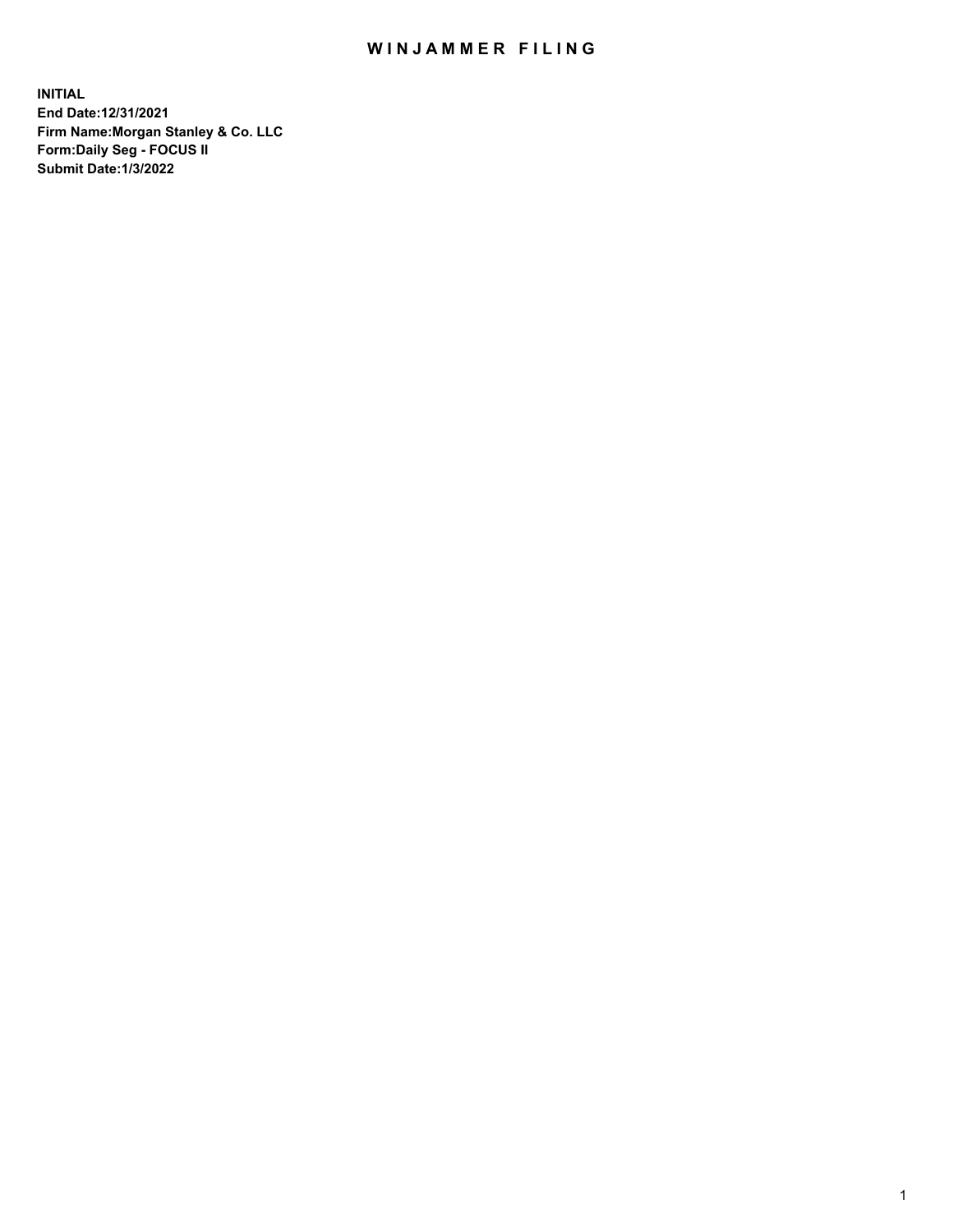**INITIAL End Date:12/31/2021 Firm Name:Morgan Stanley & Co. LLC Form:Daily Seg - FOCUS II Submit Date:1/3/2022 Daily Segregation - Cover Page**

| Name of Company                                                                                                                                                                                                                                                                                                                | <b>Morgan Stanley &amp; Co. LLC</b>                    |
|--------------------------------------------------------------------------------------------------------------------------------------------------------------------------------------------------------------------------------------------------------------------------------------------------------------------------------|--------------------------------------------------------|
| <b>Contact Name</b>                                                                                                                                                                                                                                                                                                            | <b>Ikram Shah</b>                                      |
| <b>Contact Phone Number</b>                                                                                                                                                                                                                                                                                                    | 212-276-0963                                           |
| <b>Contact Email Address</b>                                                                                                                                                                                                                                                                                                   | Ikram.shah@morganstanley.com                           |
| FCM's Customer Segregated Funds Residual Interest Target (choose one):<br>a. Minimum dollar amount: ; or<br>b. Minimum percentage of customer segregated funds required:% ; or<br>c. Dollar amount range between: and; or<br>d. Percentage range of customer segregated funds required between:% and%.                         | 235,000,000<br><u>0</u><br>0 Q<br>0 Q                  |
| FCM's Customer Secured Amount Funds Residual Interest Target (choose one):<br>a. Minimum dollar amount: ; or<br>b. Minimum percentage of customer secured funds required:% ; or<br>c. Dollar amount range between: and; or<br>d. Percentage range of customer secured funds required between: % and %.                         | 140,000,000<br><u>0</u><br><u>00</u><br>0 <sub>0</sub> |
| FCM's Cleared Swaps Customer Collateral Residual Interest Target (choose one):<br>a. Minimum dollar amount: ; or<br>b. Minimum percentage of cleared swaps customer collateral required:% ; or<br>c. Dollar amount range between: and; or<br>d. Percentage range of cleared swaps customer collateral required between:% and%. | 92,000,000<br><u>0</u><br>0 Q<br>00                    |

Attach supporting documents CH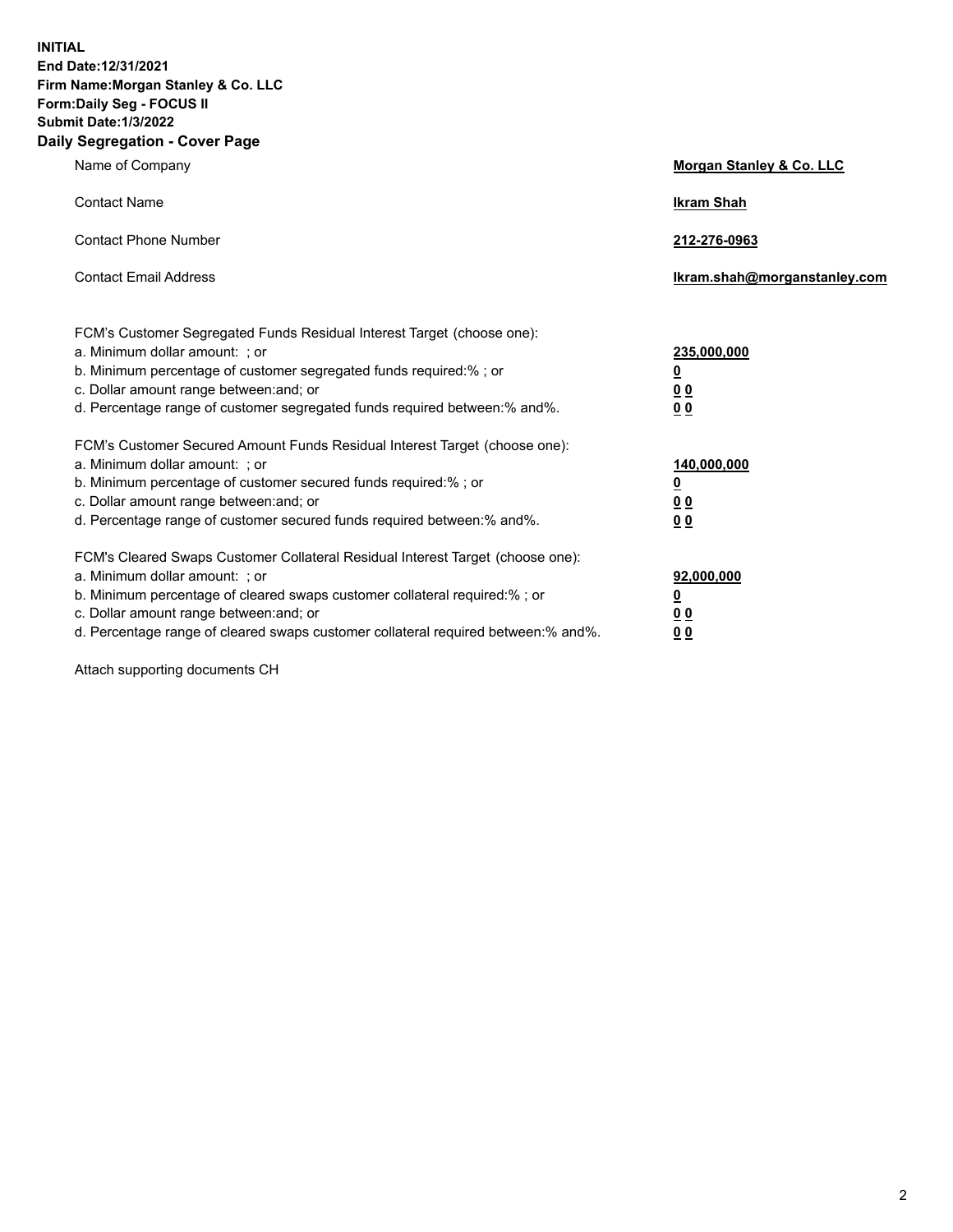|    | <b>INITIAL</b><br>End Date: 12/31/2021<br>Firm Name: Morgan Stanley & Co. LLC<br>Form: Daily Seg - FOCUS II<br><b>Submit Date: 1/3/2022</b><br><b>Daily Segregation - Secured Amounts</b> |                                              |
|----|-------------------------------------------------------------------------------------------------------------------------------------------------------------------------------------------|----------------------------------------------|
|    | Foreign Futures and Foreign Options Secured Amounts                                                                                                                                       |                                              |
|    | Amount required to be set aside pursuant to law, rule or regulation of a foreign                                                                                                          | $0$ [7305]                                   |
| 1. | government or a rule of a self-regulatory organization authorized thereunder<br>Net ledger balance - Foreign Futures and Foreign Option Trading - All Customers                           |                                              |
|    | A. Cash                                                                                                                                                                                   | 5,421,033,821 [7315]                         |
|    | B. Securities (at market)                                                                                                                                                                 | 1,802,653,901 [7317]                         |
| 2. | Net unrealized profit (loss) in open futures contracts traded on a foreign board of trade                                                                                                 | 728,065,531 [7325]                           |
| 3. | Exchange traded options                                                                                                                                                                   |                                              |
|    | a. Market value of open option contracts purchased on a foreign board of trade                                                                                                            | 20,867,294 [7335]                            |
| 4. | b. Market value of open contracts granted (sold) on a foreign board of trade<br>Net equity (deficit) (add lines 1. 2. and 3.)                                                             | $-15,045,641$ [7337]<br>7,957,574,906 [7345] |
| 5. | Account liquidating to a deficit and account with a debit balances - gross amount                                                                                                         | 16,321,062 [7351]                            |
|    | Less: amount offset by customer owned securities                                                                                                                                          | -14,278,442 [7352] 2,042,620                 |
|    |                                                                                                                                                                                           | [7354]                                       |
| 6. | Amount required to be set aside as the secured amount - Net Liquidating Equity                                                                                                            | 7,959,617,526 [7355]                         |
| 7. | Method (add lines 4 and 5)<br>Greater of amount required to be set aside pursuant to foreign jurisdiction (above) or line                                                                 | 7,959,617,526 [7360]                         |
|    | 6.                                                                                                                                                                                        |                                              |
|    | FUNDS DEPOSITED IN SEPARATE REGULATION 30.7 ACCOUNTS                                                                                                                                      |                                              |
| 1. | Cash in banks                                                                                                                                                                             |                                              |
|    | A. Banks located in the United States                                                                                                                                                     | 559,323,031 [7500]                           |
|    | B. Other banks qualified under Regulation 30.7                                                                                                                                            | 236,583,099 [7520] 795,906,130               |
| 2. | Securities                                                                                                                                                                                | [7530]                                       |
|    | A. In safekeeping with banks located in the United States                                                                                                                                 | 487,589,103 [7540]                           |
|    | B. In safekeeping with other banks qualified under Regulation 30.7                                                                                                                        | 82,066,283 [7560] 569,655,386                |
|    |                                                                                                                                                                                           | [7570]                                       |
| 3. | Equities with registered futures commission merchants                                                                                                                                     |                                              |
|    | A. Cash                                                                                                                                                                                   | 6,017,642 [7580]                             |
|    | <b>B.</b> Securities                                                                                                                                                                      | $0$ [7590]                                   |
|    | C. Unrealized gain (loss) on open futures contracts<br>D. Value of long option contracts                                                                                                  | 1,827,353 [7600]<br><u>0</u> [7610]          |
|    | E. Value of short option contracts                                                                                                                                                        | 0 [7615] 7,844,995 [7620]                    |
| 4. | Amounts held by clearing organizations of foreign boards of trade                                                                                                                         |                                              |
|    | A. Cash                                                                                                                                                                                   | $0$ [7640]                                   |
|    | <b>B.</b> Securities                                                                                                                                                                      | $0$ [7650]                                   |
|    | C. Amount due to (from) clearing organization - daily variation                                                                                                                           | $0$ [7660]                                   |
|    | D. Value of long option contracts<br>E. Value of short option contracts                                                                                                                   | $0$ [7670]                                   |
| 5. | Amounts held by members of foreign boards of trade                                                                                                                                        | 0 [7675] 0 [7680]                            |
|    | A. Cash                                                                                                                                                                                   | 4,833,996,306 [7700]                         |
|    | <b>B.</b> Securities                                                                                                                                                                      | 1,232,998,515 [7710]                         |
|    | C. Unrealized gain (loss) on open futures contracts                                                                                                                                       | 726,238,179 [7720]                           |
|    | D. Value of long option contracts                                                                                                                                                         | 20,867,294 [7730]                            |
|    | E. Value of short option contracts                                                                                                                                                        | <u>-15,045,641</u> [7735] 6,799,054,653      |
| 6. |                                                                                                                                                                                           | [7740]                                       |
| 7. | Amounts with other depositories designated by a foreign board of trade<br>Segregated funds on hand                                                                                        | $0$ [7760]<br>$0$ [7765]                     |
| 8. | Total funds in separate section 30.7 accounts                                                                                                                                             | 8,172,461,164 [7770]                         |
| 9. | Excess (deficiency) Set Aside for Secured Amount (subtract line 7 Secured Statement                                                                                                       | 212,843,638 [7380]                           |

- 9. Excess (deficiency) Set Aside for Secured Amount (subtract line 7 Secured Statement Page 1 from Line 8)
- 10. Management Target Amount for Excess funds in separate section 30.7 accounts **140,000,000** [7780]
- 11. Excess (deficiency) funds in separate 30.7 accounts over (under) Management Target **72,843,638** [7785]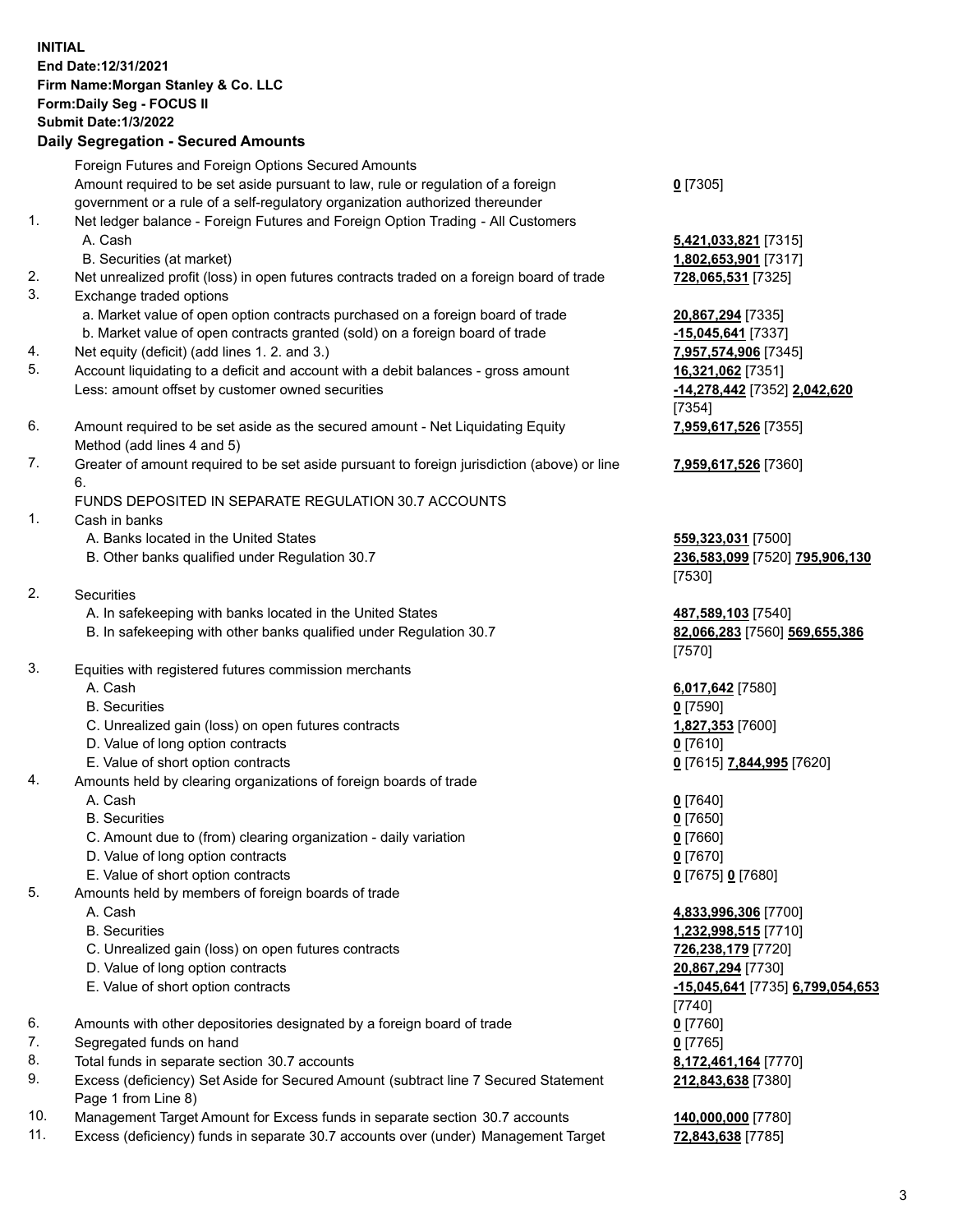|     | <b>INITIAL</b>                                                                                 |                                    |
|-----|------------------------------------------------------------------------------------------------|------------------------------------|
|     | End Date:12/31/2021                                                                            |                                    |
|     | Firm Name: Morgan Stanley & Co. LLC                                                            |                                    |
|     | <b>Form:Daily Seg - FOCUS II</b>                                                               |                                    |
|     | <b>Submit Date: 1/3/2022</b>                                                                   |                                    |
|     | Daily Segregation - Segregation Statement                                                      |                                    |
|     | SEGREGATION REQUIREMENTS(Section 4d(2) of the CEAct)                                           |                                    |
| 1.  | Net ledger balance                                                                             |                                    |
|     | A. Cash                                                                                        | 15,174,929,543 [7010]              |
|     | B. Securities (at market)                                                                      | 6,873,703,928 [7020]               |
| 2.  | Net unrealized profit (loss) in open futures contracts traded on a contract market             | 1,393,180,073 [7030]               |
| 3.  | Exchange traded options                                                                        |                                    |
|     | A. Add market value of open option contracts purchased on a contract market                    |                                    |
|     |                                                                                                | 947,015,816 [7032]                 |
| 4.  | B. Deduct market value of open option contracts granted (sold) on a contract market            | -332,126,147 [7033]                |
| 5.  | Net equity (deficit) (add lines 1, 2 and 3)                                                    | 24,056,703,213 [7040]              |
|     | Accounts liquidating to a deficit and accounts with                                            |                                    |
|     | debit balances - gross amount<br>Less: amount offset by customer securities                    | 254,213,905 [7045]                 |
| 6.  |                                                                                                | -253,310,763 [7047] 903,142 [7050] |
|     | Amount required to be segregated (add lines 4 and 5)                                           | 24,057,606,355 [7060]              |
| 7.  | FUNDS IN SEGREGATED ACCOUNTS                                                                   |                                    |
|     | Deposited in segregated funds bank accounts                                                    |                                    |
|     | A. Cash                                                                                        | 2,177,632,497 [7070]               |
|     | B. Securities representing investments of customers' funds (at market)                         | $0$ [7080]                         |
|     | C. Securities held for particular customers or option customers in lieu of cash (at<br>market) | 3,056,768,967 [7090]               |
| 8.  | Margins on deposit with derivatives clearing organizations of contract markets                 |                                    |
|     | A. Cash                                                                                        | 14,861,115,948 [7100]              |
|     | B. Securities representing investments of customers' funds (at market)                         | $0$ [7110]                         |
|     | C. Securities held for particular customers or option customers in lieu of cash (at<br>market) | 3,663,821,809 [7120]               |
| 9.  | Net settlement from (to) derivatives clearing organizations of contract markets                | -93,203,596 [7130]                 |
| 10. | Exchange traded options                                                                        |                                    |
|     | A. Value of open long option contracts                                                         | <b>947,015,816</b> [7132]          |
|     | B. Value of open short option contracts                                                        | -332,126,147 [7133]                |
| 11. | Net equities with other FCMs                                                                   |                                    |
|     | A. Net liquidating equity                                                                      | 9,308,496 [7140]                   |
|     | B. Securities representing investments of customers' funds (at market)                         | $0$ [7160]                         |
|     | C. Securities held for particular customers or option customers in lieu of cash (at            | $0$ [7170]                         |
|     | market)                                                                                        |                                    |
| 12. | Segregated funds on hand                                                                       | <b>153,113,152</b> [7150]          |
| 13. | Total amount in segregation (add lines 7 through 12)                                           | <u>24,443,446,942</u> [7180]       |
| 14. | Excess (deficiency) funds in segregation (subtract line 6 from line 13)                        | 385,840,587 [7190]                 |
| 15. | Management Target Amount for Excess funds in segregation                                       | 235,000,000 [7194]                 |
|     |                                                                                                |                                    |

16. Excess (deficiency) funds in segregation over (under) Management Target Amount Excess

**150,840,587** [7198]